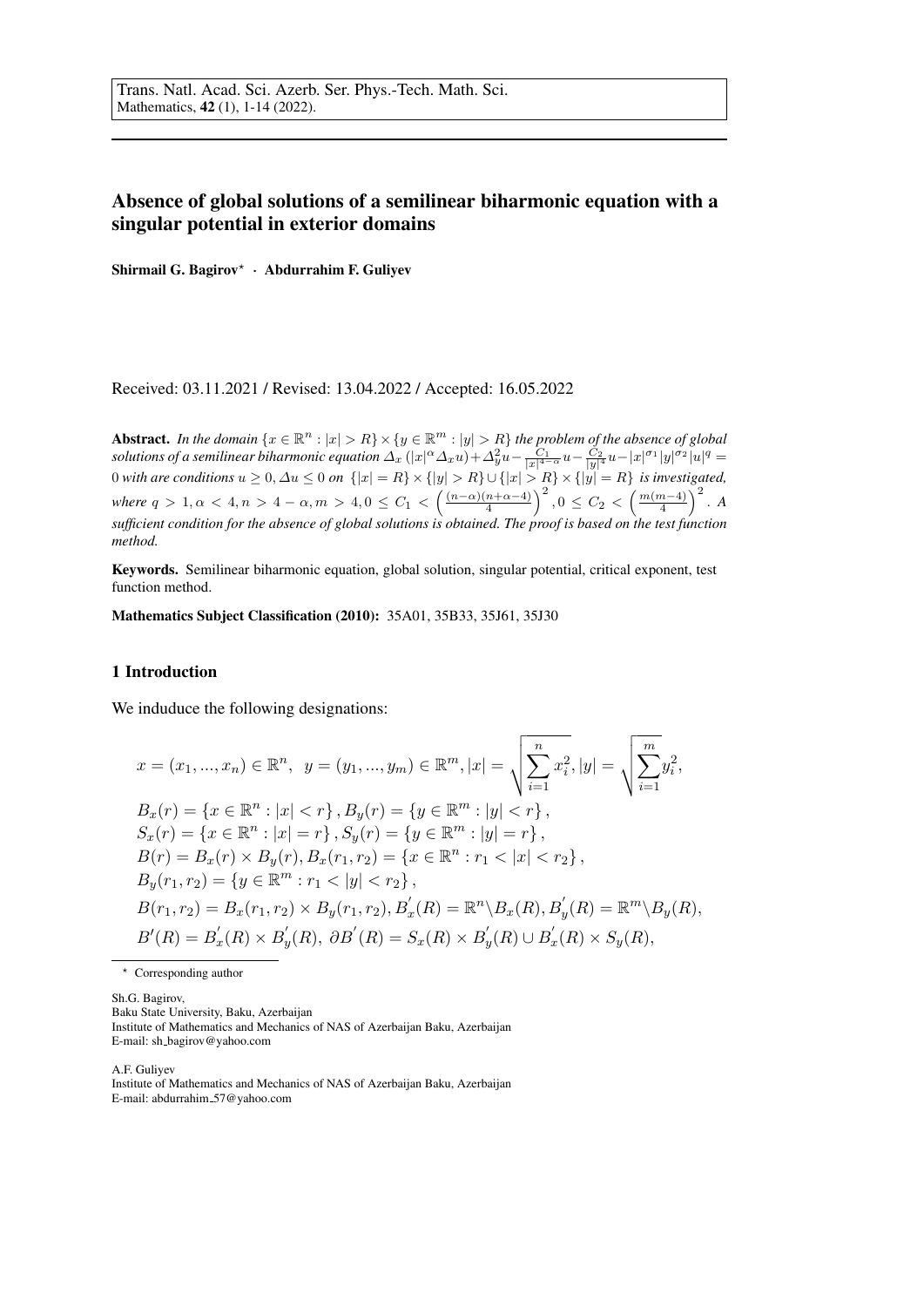$$
B'_x(1) = B'_x, B'_y(1) = B'_y, B'(1) = B'.
$$

In  $B'(R)$  we consider the equation

$$
\Delta_x(|x|^\alpha \Delta_x u) + \Delta_y^2 u - \frac{C_1}{|x|^{4-\alpha}} u - \frac{C_2}{|y|^4} u - |x|^{\sigma_1} |y|^{\sigma_2} |u|^q = 0, \tag{1.1}
$$

where

$$
\alpha < 4, \sigma_1, \sigma_2 \in R, q > 1, 0 \le C_1 < \left(\frac{(n-\alpha)(n+\alpha-4)}{4}\right)^2,
$$
  

$$
0 \le C_2 < \left(\frac{m-(m-4)}{4}\right)^2, \Delta_x = \sum_{i=1}^n \frac{\partial^2}{\partial x_i^2}, \Delta_y^2 = \Delta_y(\Delta_y), \Delta_y = \sum_{i=1}^m \frac{\partial^2}{\partial y_i^2}.
$$

We will consider the existence of the solution of an equation satisfying the following conditions:

$$
u \ge 0, \Delta u \le 0 \text{ on } \partial B'(R). \tag{1.2}
$$

We will understand the solution of problem  $(1.1)$ , $(1.2)$  in the classic sense, namely, the function  $u(x, y) \in C^4(B)$  $E_R$ ) ∪  $C^3(B'_R \cup \partial B'_R)$  satisfying equation (1.1) at each point of  $B'(R)$  and condition (1.2) on  $\partial B'(R)$  will be called global solutions of problem (1.1),(1.2).

The problem of non- existence of global solutions for a different class of differential equations and inequalities play an important role in theory and applications; therefore, constantly draw attention of mathematicians and there is a large number of works devoted to them. A survey of such results was given in the monograph [15]. It is well known such statements are a direct analogs of the Liouvilles theorem from the theory of functions of a complex variable.

The issues considered in this paper were earlier studied in the works of Mitidieri and Pokhozhaev [15], Gidas and Spruck [9], Brezis, Dupaigne and Tesei [6], Bidaut-Veron and Pohozaev [5], Serrin and Zou [18], Serrin [19], Konkov [10,11,12], Bagirov [1,2], Bagirov, Guliyev [4], Mamedov [14]. Similar issues for weakly nonlinear equations with a biharmonic operator were considered by various authors as Laptev [13], Volodin [20,21], Xu [22], Ghergu and Taliaferro [8], Carriao, Demarque and Miyagaki [7], Yao,Wang, Shen [23], Bagirov [3].

In the paper [21] for  $\alpha = 0, C_1 = C_2 = 0$  is considered in  $B'(R)$  with different boundary conditions on  $S_R$  and critical exponents of the absence of the solutions of the considered problems were found. In the paper [3] for  $\alpha = 0$  the problem (1.1), (1,2) is considered in  $B'(R)$  and critical exponent of the absence global solutions are also found.

In this paper the problem (1.1), (1,2) is consider for  $\alpha < 4, n > 4 - \alpha, m > 4$ ,  $0 \leq C_1 < \left(\frac{(n-\alpha)(n+\alpha-4)}{4}\right)$  $\left(\frac{m+n-4}{4}\right), 0 \leq C_2 < \left(\frac{(m(m-4))}{4}\right)$  $\left(\frac{(m-4)}{4}\right)^2$  and exact estimates of the absence global solutions are obtained. The technique of the test functions developed by Mitidieri and Pohozhayev in the paper [15,16,17] is used.

## 2 Main result and its proof

We introduce the following designation:

$$
D_1 = \sqrt{\left(\frac{(n-2)(\alpha-2)}{2}\right)^2 + C_1}, \ D_2 = \sqrt{(m-2)^2 + C_2}
$$

$$
\alpha_{\pm} = \sqrt{\left(\frac{n-2}{2}\right)^2 + \left(\frac{\alpha-2}{2}\right)^2 + D_1} \quad \text{for } 2 \le \alpha < 4,
$$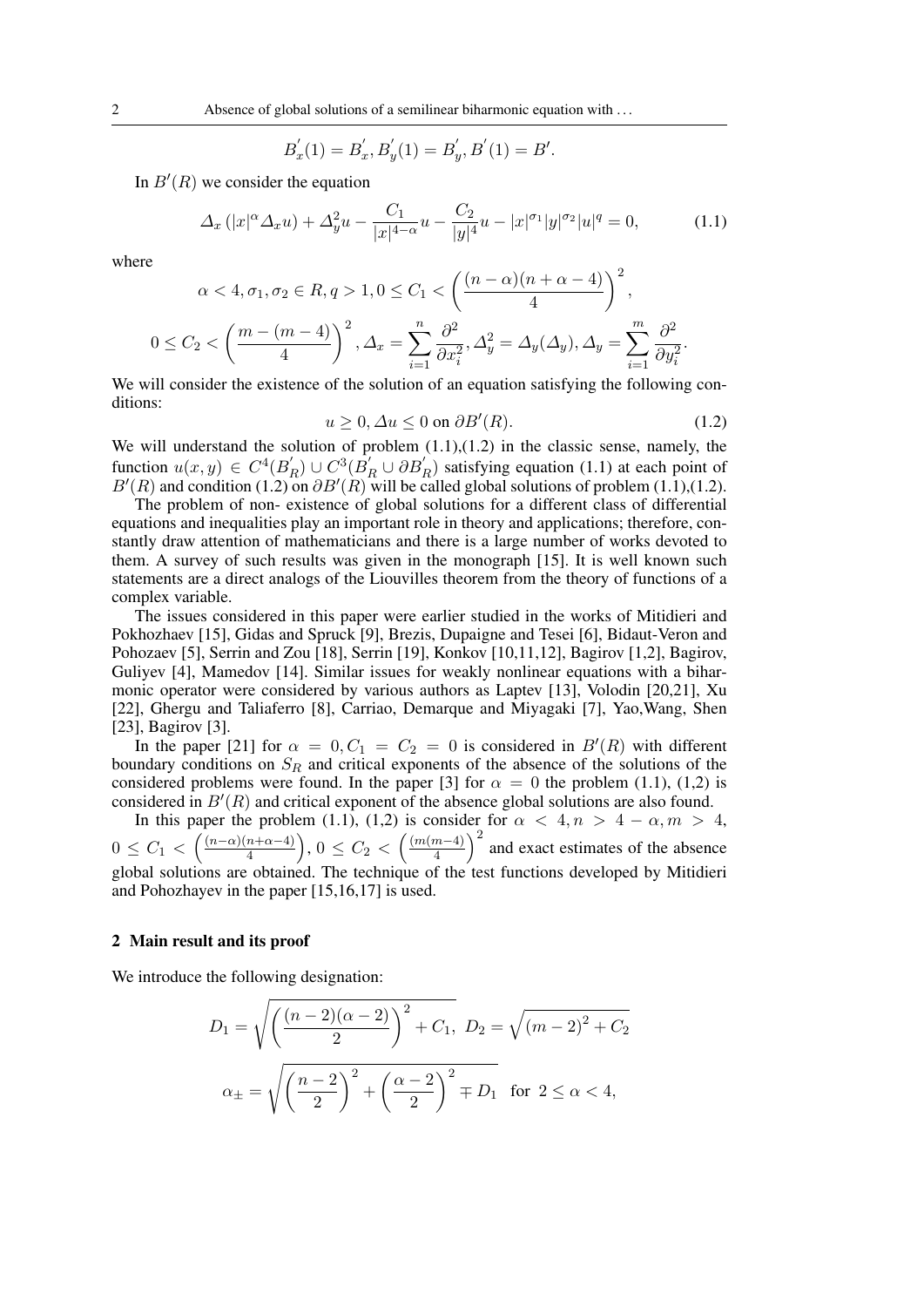$$
\alpha_{\pm} = \sqrt{\left(\frac{n-2}{2}\right)^2 + \left(\frac{\alpha-2}{2}\right)^2} \pm D_1 \text{ for } \alpha < 2,
$$
  

$$
\beta_{\pm} = \sqrt{\left(\frac{m-2}{2}\right)^2 + 1} \pm \sqrt{D_2}, \ \gamma = \frac{\frac{2\sqrt{D_1}}{|\alpha-2|} - \alpha_+}{\alpha_-},
$$
  

$$
a = \frac{m+4}{2} + \beta_- - \sigma_2 \frac{1}{q-1} = \frac{m+4}{2} + \beta_- - \sigma_2 (q'-1),
$$
  

$$
b = \frac{n+4-\alpha}{2} + \alpha_- - \sigma_1 (q'-1),
$$

where  $\frac{1}{q} + \frac{1}{q'}$  $\frac{1}{q'}=1.$ 

Let us consider the following functions

$$
\xi(x) = \xi(|x|) = \frac{1}{2}(1+\gamma)|x|^{-\frac{n+\alpha-4}{2}+\alpha-} + \frac{1}{2}(1-\gamma)|x|^{-\frac{n+\alpha-4}{2}-\alpha-}
$$

$$
-|x|^{-\frac{n+\alpha-4}{2}-\alpha+} \text{ for } \alpha \neq 2,
$$

$$
\xi(x) = \frac{\alpha_{-}}{\alpha_{+}} \left( |x|^{-\frac{n-2}{2} + \alpha_{-}} - |x|^{-\frac{n-2}{2} - \alpha_{-}} \right) + |x|^{-\frac{n-2}{2} + \alpha_{+}} - |x|^{-\frac{n-2}{2} - \alpha_{+}} \text{ for } \alpha = 2,
$$

$$
\eta(y) = \eta(|y|) = \frac{1}{2} \left( 1 + \frac{\sqrt{D_2} - \beta_+}{\beta_-} \right) |y|^{-\frac{m-4}{2} + \beta_-} + \frac{1}{2} \left( 1 - \frac{\sqrt{D_2} - \beta_+}{\beta_-} \right) |y|^{-\frac{m-4}{2} - \beta_-} - |y|^{-\frac{m-4}{2} - \beta_+}.
$$

We can show that  $\xi(x)$  is the solution of the equation

$$
\Delta_x(|x|^\alpha \Delta_x u) - \frac{C_1}{|x|^{4-\alpha}} u = 0, \qquad (2.1)
$$

 $\eta(y)$  is the solution of the equation

$$
\Delta_y^2 u - \frac{C_2}{|y|^4} u = 0,\t\t(2.2)
$$

and

$$
\xi(x)|_{|x|=1} = 0, \quad \frac{\partial \xi}{\partial r}\Big|_{|x|=1} > 0, \ \Delta_x \xi|_{|x|=1} = 0, \frac{\Delta_x \xi}{\partial r}\Big|_{|x|=1} \le 0,
$$
  

$$
\eta(x)|_{|y|=1} = 0, \quad \frac{\partial \eta}{\partial r}\Big|_{|y|=1} > 0, \ \Delta_y \eta|_{|y|=1} = 0, \frac{\Delta_y \eta}{\partial r}\Big|_{|y|=1} \le 0.
$$

We consider the following functions  $\varphi(x)$ ,  $\psi(y)$  such that  $\varphi(x) \in C^{\infty}(\mathbb{R}^n)$ ,  $\varphi(x) = 1$  $\text{for } |x| \leq \rho, \varphi(x) = 0 \text{ for } |x| \geq 2\rho, \psi(y) \in C^{\infty}(\mathbb{R}^m), \psi(y) = 1 \text{ for } |y| \leq \rho^{\varepsilon}, \psi(y) = 0$ for  $|y| \geq 2\rho^{\varepsilon}$ .

The following theorem is the main result of this paper.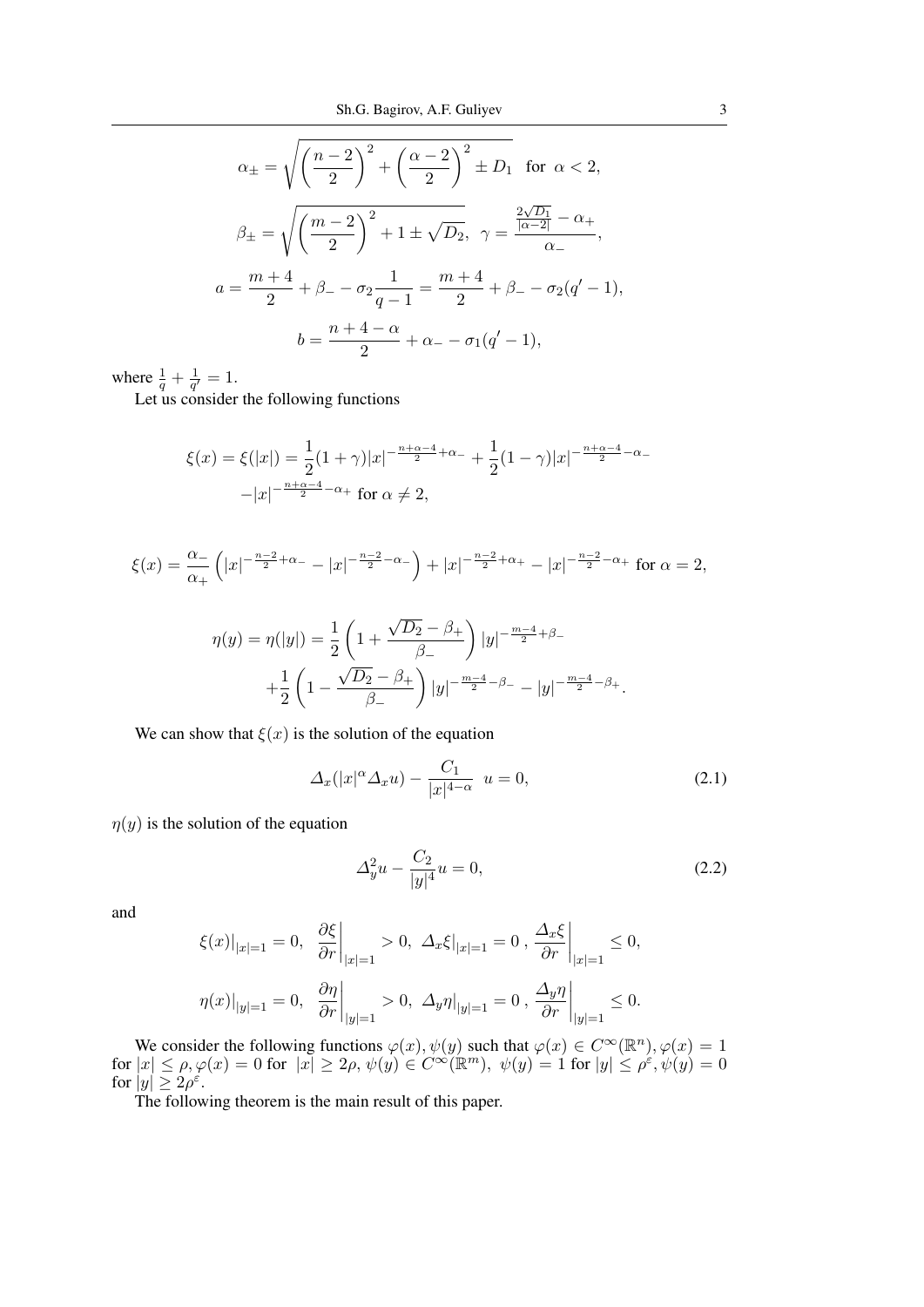**Theorem 2.1** *Let*  $\alpha < 4, n > 4 - \alpha, m > 4, 0 \le C_1 < \left(\frac{(n-\alpha)(n+\alpha-4)}{4}\right)$  $\frac{(n+\alpha-4)}{4}$   $\Big)^2$ ,  $0 \leq C_2$  $\left(\frac{m(m-4)}{2}\right)$  $\left(\frac{n-4}{4}\right)^2$  and *a*)  $\sigma_1 > 0, \sigma_2 > 0, 1 < q \le \min\left\{1 + \frac{\sigma_1}{\frac{n-\alpha+4}{2} + \alpha_-}, 1 + \frac{\sigma_2}{\frac{m+4}{2} + \beta_-}\right\}$  $\left.\right\}$ , *b*)  $\sigma_1 > 0, \sigma_2 > -4, q > \max\left\{1, 1 + \frac{\sigma_2}{\frac{m+4}{2} + \beta_-}\right\}$ } and  $q < 1 + \frac{\sigma_1}{\frac{n-\alpha+4}{2} + \alpha_-}$ ,  $q \leq 1 + \frac{\sigma_2 + 4}{m+4}$  $\frac{m+4}{2} + \beta_- - 4$ *or*  $q = 1 + \frac{\sigma_1}{n - \alpha + 4}$  $\frac{n-\alpha+4}{2} + \alpha$  $, q < 1 + \frac{\sigma_2 + 4}{m + 4}$  $\frac{m+4}{2} + \beta_- - 4$ , *c*)  $\sigma_1 > \alpha - 4, \sigma_2 > 0, q > \max\left\{1, 1 + \frac{\sigma_1}{\frac{n-\alpha+4}{2} + \alpha_-}\right\}$ } and  $q < 1 + \frac{\sigma_2}{\frac{m+4}{2} + \beta_-}$ ,  $q \leq 1 + \frac{\sigma_1 + 4 - \alpha}{n + \alpha - 4}$  $\frac{n+\alpha-4}{2} + \alpha$ *or*  $q = 1 + \frac{\sigma_2}{m+4}$  $\frac{m+4}{2} + \beta$  $, q < 1 + \frac{\sigma_1 + 4 - \alpha}{n + \alpha - 4}$  $\frac{n+\alpha-4}{2} + \alpha$ , *d*)  $4 - \alpha + \sigma_1 + \frac{4-\alpha}{4}$  $\frac{-\alpha}{4}\sigma_2 > 0,$  $\max\left\{1,1+\frac{\sigma_1}{n-\alpha+4}\right\}$  $\frac{n-\alpha+4}{2} + \alpha$ , 1 +  $\frac{\sigma_2}{m+4}$  $\frac{m+4}{2} + \beta$  $\mathcal{L}$  $\lt q \leq 1 + \frac{4-\alpha}{n-\alpha+4}$  $\frac{-\alpha}{\alpha}\sigma_2$  $\frac{n-\alpha+4}{2} + \alpha_- + \frac{4-\alpha}{4}$  $\frac{-\alpha}{4}\left(\frac{m-4}{2}+\beta_-\right)$ 

*Then if*  $u(x, y)$  *a nontrivial solution of the problem* (1.1),(1.2), then  $u \equiv 0$ .

**Proof.** For simplicity of the notation we take  $R = 1$ . We multiply equation (1.1) by the function  $f(x, y) = \xi(x)\eta(y)\varphi(x)\psi(y)$  and integrate with respect to the domain B'. We get the following equality

$$
Q \equiv \iint\limits_{B'} |x|^{\sigma_1} |y|^{\sigma_2} |u|^q f dx dy = \iint\limits_{B'} \Delta_x(|x|^\alpha \Delta_x u) f dx dy + \iint\limits_{B'} \Delta_y^2 u f dx dy - \iint\limits_{B'} \frac{C_1}{|x|^{4-\alpha}} u f dx dy - \iint\limits_{B'} \frac{C_2}{|y|^4} u f dx dy.
$$

Integrting by parts, we get

$$
Q = \int\int_{S_x} \frac{\partial}{\partial \nu_x} (|x|^\alpha \Delta_x u) \xi \eta \varphi \psi d\sigma_x dy
$$
  

$$
- \int\int_{B'} (\nabla_x (|x|^\alpha \Delta_x u), \nabla_x (\xi \varphi)) \eta \psi dx dy
$$
  

$$
+ \int\int_{B'_x} \int_{S_y} \frac{\partial}{\partial \nu_y} (\Delta_y u) \xi \eta \varphi \psi dx d\sigma_y
$$
  

$$
- \int\int_{B'} (\nabla_y (\Delta_y u), \nabla_y (\eta \psi)) \xi \varphi dx dy
$$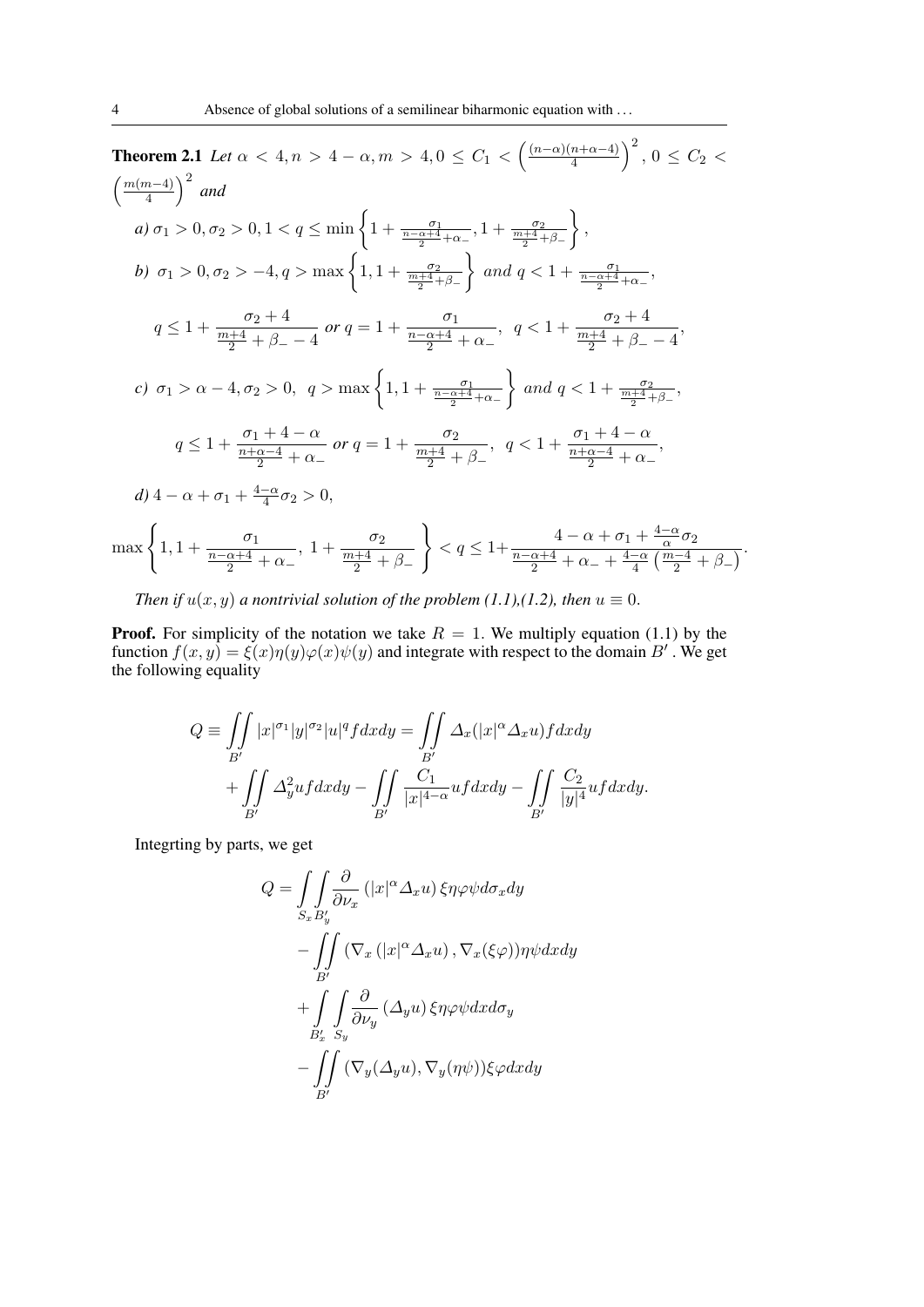$$
-\iint_{B'} \frac{C_1}{|x|^{4-\alpha}} u\xi \eta \varphi \psi dx dy - \iint_{B'} \frac{C_2}{|y|^4} u\xi \eta \varphi \psi dx dy =
$$
  

$$
= \Gamma_x^1 - \Gamma_x^2 + \Gamma_x^3 - \Gamma_x^4 + \Gamma_y^1 - \Gamma_y^2 + \Gamma_y^3 - \Gamma_y^4 +
$$
  

$$
+ \iint_{B'} u\Delta_x (|x|^\alpha \Delta_x(\xi\varphi)) \eta \psi dx dy + \iint_{B'} u\Delta_y^2 (\eta \psi) \xi \varphi dx dy, \qquad (2.3)
$$

where  $\Gamma_x^i$ ,  $\Gamma_y^i$ ,  $i = 1, 4$  are apporiate surface integrals on  $S_x \times B_y'$ ,  $B_x' \times S_y$  and  $\sigma_x$ ,  $\sigma_y$  are the elements of the surfaces  $S_x, S_y$ .

Using the properties of the functions  $\xi(x)$ ,  $\eta(y)$ ,  $\varphi(x)$ ,  $\psi(y)$  we show that  $(-1)^{i-1} \Gamma_x^i$ ,  $(-1)^{i-1} \overline{\Gamma^i_y} \leq 0, i = 1, 4.$ 

Obviously all surface integrals on  $S_x(2\rho) \times B'_y$  and  $B'_x \times S_y(2\rho^{\epsilon})$  are equal to zero.

$$
\Gamma_x^1 = \iint_{S_x B_y'} \frac{\partial}{\partial \nu_x} \left( |x|^\alpha \Delta_x u \right) \xi \eta \varphi \psi d\sigma_x dy = 0,
$$

since  $\xi|_{|x|=1} = 0$ .

$$
I_x^2 = \int \int \int |x|^{\alpha} \Delta_x u \frac{\partial(\xi \varphi)}{\partial \nu_x} \eta \psi d\sigma_x dy
$$
  
= 
$$
\int \int \int |x|^{\alpha} \Delta_x u \left( \frac{\partial \xi}{\partial \nu_x} \varphi + \xi \frac{\partial \varphi}{\partial \nu_x} \right) \eta \psi d\sigma_x dy
$$
  
= 
$$
- \int \int \int |x|^{\alpha} \Delta_x u \frac{\partial \xi}{\partial r} \eta \psi d\sigma_x dy \ge 0,
$$

by vrite of the condition (1.2) and that on  $S_x \xi = 0$ ,  $\frac{\partial \xi}{\partial \nu}$  $\frac{\partial \xi}{\partial \nu_x} = -\frac{\partial \xi}{\partial r} \leq 0, \ \varphi = 1.$ 

$$
\begin{split} \varGamma_x^3 &= \int \int \frac{\partial u}{\partial \nu_x} |x|^\alpha \varDelta_x(\xi \varphi) \eta \psi d\sigma_x dy \\ &= \int \int \frac{\partial u}{\partial \nu_x} |x|^\alpha \left( \varDelta_x \xi \varphi + 2(\nabla_x \xi, \nabla_x \varphi) + \xi \varDelta_x \varphi \right) \eta \psi d\sigma_x dy = 0, \end{split}
$$

since on  $S_x \xi = 0$ ,  $\Delta_x \xi = 0$ ,  $\nabla_x \varphi = 0$ .

$$
\Gamma_x^4 = \int \int \int u \frac{\partial}{\partial \nu_x} \left( |x|^\alpha \Delta_x(\varphi \xi) \right) \eta \psi d\sigma_x dy
$$
  
= 
$$
\int \int u \left[ \alpha |x|^{\alpha - 2} (\Delta_x \varphi \xi + 2(\nabla_x \varphi, \nabla_x \xi) + \varphi \Delta_x \xi)(x, \nu_x) \right. \left. + |x|^\alpha \frac{\partial}{\partial \nu_x} (\Delta_x \varphi \xi + 2(\nabla_x \varphi, \nabla_x \xi) + \varphi \Delta_x \xi) \right] \eta \psi d\sigma_x dy
$$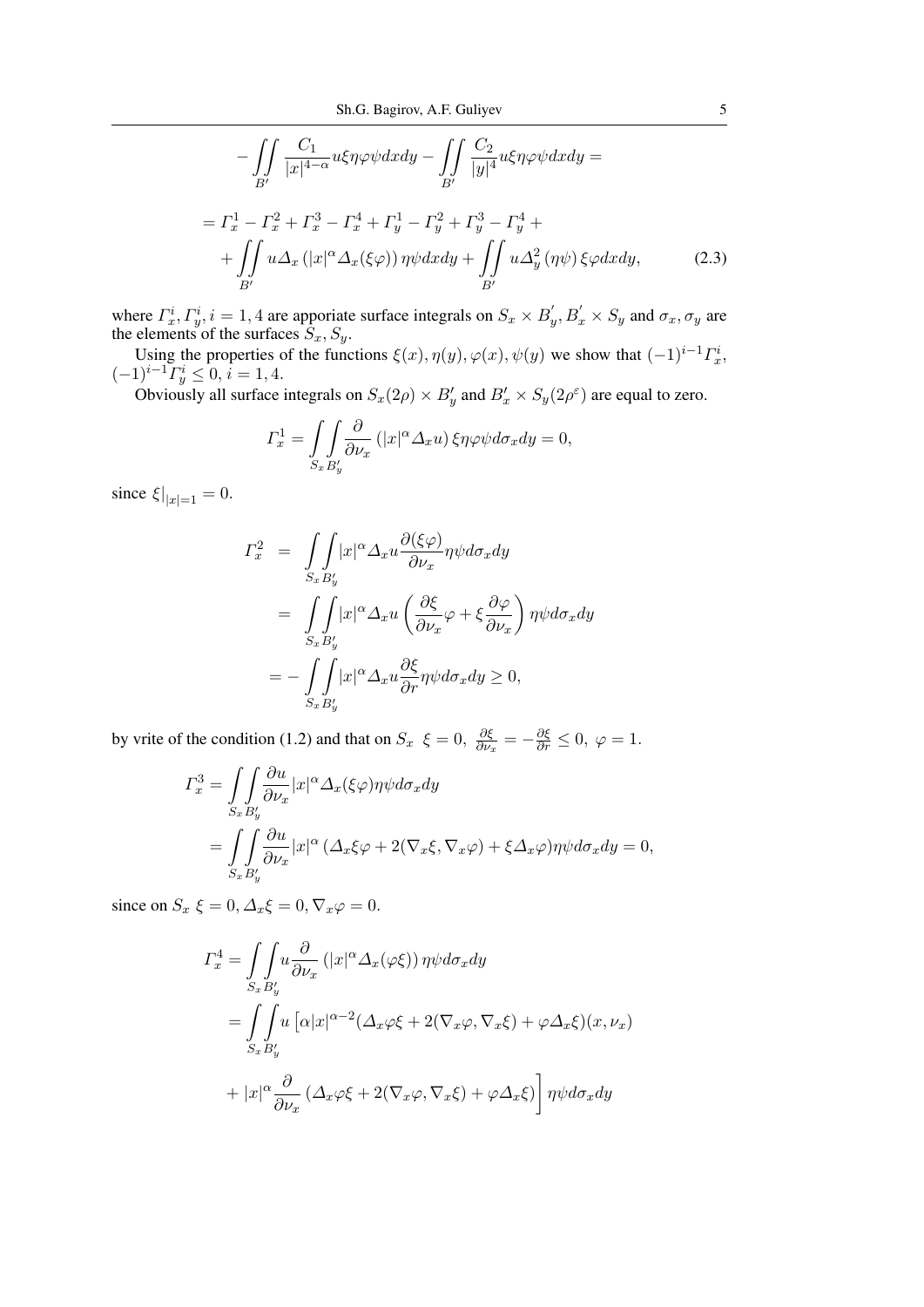$$
= \int_{S_x B_y'} u \frac{\partial}{\partial \nu_x} (\Delta_x \xi) \eta \psi d\sigma_x dy \ge 0.
$$

Here we use the fact that for  $|x| = 1$   $u \ge 0$ , the function  $\varphi$  and all its derivatives equal zero,  $\Delta_x \xi = 0$  and  $\frac{\partial}{\partial \nu_x} \Delta_x \xi \geq 0$ .

It the same way, we can show that all  $(-1)^{i-1} \Gamma^i_y \leq 0, i = 1, 4$ . As a result , from (2.3) we get the following inequality

$$
Q = \iint_{B'} u\Delta_x (|x|^{\alpha} (\Delta_x \varphi \xi + 2(\nabla_x \xi, \nabla_x \varphi) + \varphi \Delta_x \xi)) \eta \psi dx dy
$$
  
+ 
$$
\iint_{B'} u\Delta_y (\Delta_y \eta \psi + 2(\nabla_y \eta, \nabla_y \psi) + \eta \Delta_y \psi) \xi \varphi dx dy
$$
  
- 
$$
\iint_{B'} \frac{C_1}{|x|^{4-\alpha}} u\xi \eta \varphi \psi dx dy - \iint_{B'} \frac{C_2}{|y|^{4}} u\xi \eta \varphi \psi dx dy
$$
  
= 
$$
\iint_{B'} u (\Delta_x (|x|^{\alpha} \Delta_x \xi) - \frac{C_1}{|x|^{4-\alpha}} \xi) \eta \varphi \psi dx dy + \iint_{B'} (\Delta_y^2 \eta - \frac{C_2}{|y|^{4}} \eta) \xi \varphi \psi dx dy
$$
  
+ 
$$
\iint_{B'} u [2 (\nabla_x (|x|^{\alpha} \Delta_x \xi), \nabla_x \varphi) + |x|^{\alpha} \Delta_x \xi \Delta_x \varphi + 2 \Delta_x (|x|^{\alpha} (\nabla_x \xi, \nabla_x \varphi))
$$
  
+ 
$$
\Delta_x (|x|^{\alpha} \xi \Delta_x \varphi) ] \eta \psi dx dy + \iint_{B'} u [2 (\nabla_y (\Delta_y \eta), \nabla_y \psi)
$$
  
+ 
$$
\Delta_y \eta \Delta_y \psi + 2 \Delta_y (\nabla_y \eta, \nabla_y \psi) + \Delta_y (\eta \Delta_y \psi) ] \xi \varphi dx dy
$$
  
= 
$$
\iint_{B'} u \eta \psi G_1 (\xi, \varphi) dx dy + \iint_{B'} u\xi \varphi G_2 (\eta, \psi) dx dy, \qquad (2.4)
$$

where  $G_1(\xi, \varphi), G_2(\eta, \psi)$  are the expressions in the square brackets in the first and second integral. Here we take into acount that  $\xi(x)$  is the solution of the equation (2.1),  $\eta(x)$  is the solution of equation (2.2). As a result, we have

$$
Q \leq \iint_{B'} u\eta \psi G_1(\xi, \varphi) dx dy + \iint_{B'} u\xi \varphi G_2(\eta, \psi) dx dy
$$
  
\n
$$
\leq \left(\iint_{B_x(\rho, 2\rho) \times B_y(1, 2\rho^{\varepsilon})} |x|^{\sigma_1} |y|^{\sigma_2} |u|^q \xi \eta \varphi \psi dx dy\right)^{\frac{1}{q}}
$$
  
\n
$$
\times \left(\iint_{B_x(\rho, 2\rho) \times B_y(1, 2\rho^{\varepsilon})} \frac{|G_1|^{q'} \eta \psi}{|x|^{\sigma_1(q'-1)} |y|^{\sigma_2(q'-1)} \xi^{q'-1} \varphi^{q'-1}} dx dy\right)^{\frac{1}{q'}}
$$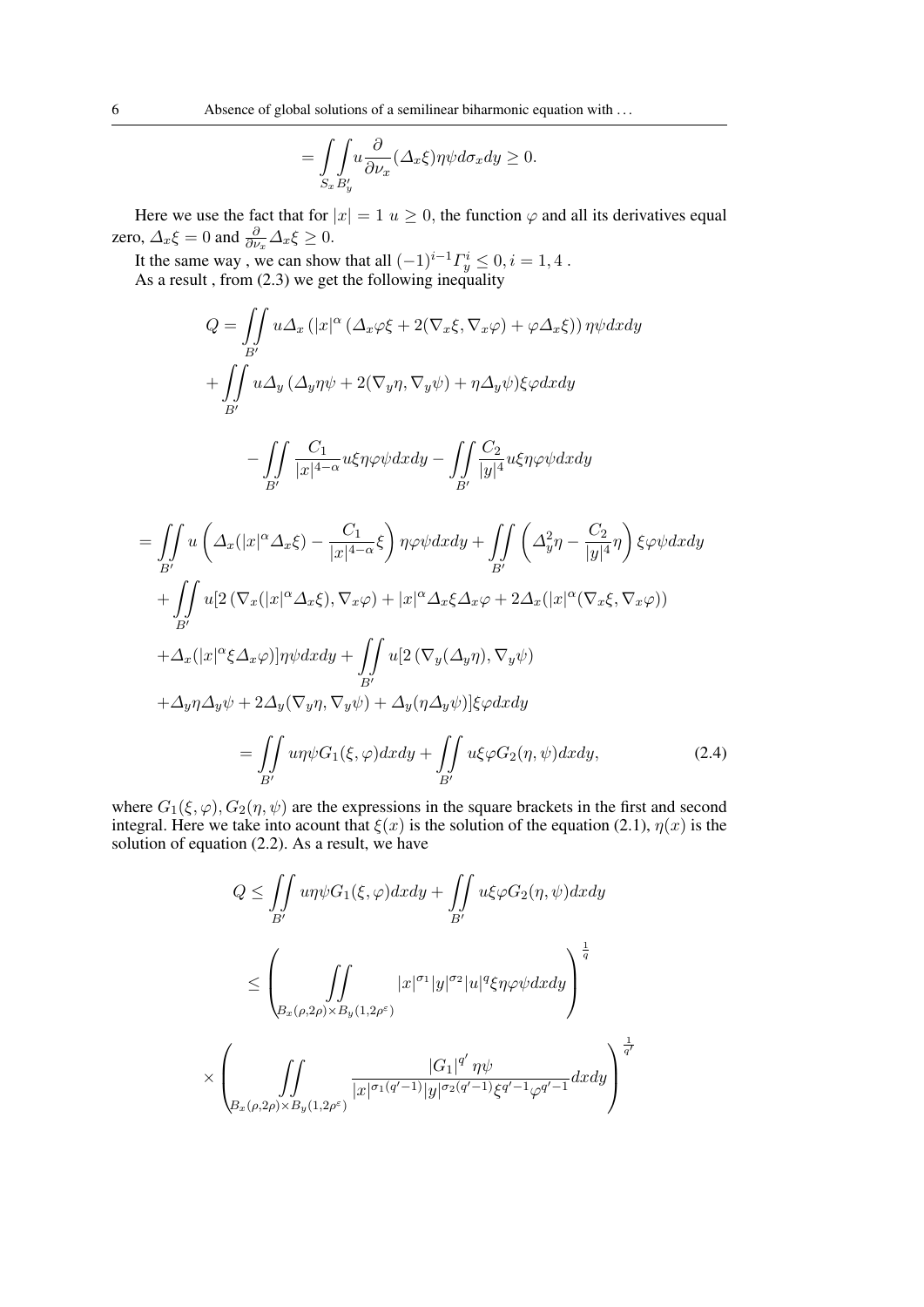$$
+\left(\iint\limits_{B_x(1,2\rho)\times B_y(\rho,2\rho^{\varepsilon})}\vert x\vert^{\sigma_1}\vert y\vert^{\sigma_2}\vert u\vert^q\xi\eta\varphi\psi dx dy\right)^{\frac{1}{q}}\times\left(\iint\limits_{B_x(1,2\rho)\times B_y(\rho,2\rho^{\varepsilon})}\frac{\vert G_2\vert^{q'}\xi\varphi}{\vert x\vert^{\sigma_1(q'-1)}\vert y\vert^{\sigma_2(q'-1)}\eta^{q'-1}\psi^{q'-1}}dxdy\right)^{\frac{1}{q'}}\leq\left(\iint\limits_{B'}\vert x\vert^{\sigma_1}\vert y\vert^{\sigma_2}\vert u\vert^q\xi\eta\varphi\psi dx dy\right)^{\frac{1}{q}}\left(J_1^{\frac{1}{q'}}+J_2^{\frac{1}{q'}}\right),\tag{2.5}
$$

where  $\frac{1}{q} + \frac{1}{q'}$  $\frac{1}{q'} = 1$  and  $J_1, J_2$  one the second integrals in the first and second summoned. Hence

$$
Q \leq C \left( J_1 + J_2 \right). \tag{2.6}
$$

Estimate the integrals  $J_1, J_2$  separately.

As first consider  $G_1$  and  $G_2$ .

$$
G_1 = 2\left(\nabla_x(|x|^{\alpha}\Delta_x\xi), \nabla_x\varphi\right) + |x|^{\alpha}\Delta_x\xi\Delta_x\varphi + 2\Delta_x\left(|x|^{\alpha}\left(\nabla_x\xi, \nabla_x\varphi\right)\right)
$$

$$
+ \Delta_x\left(|x|^{\alpha}\xi\Delta_x\varphi\right) = 2\frac{d}{dr}\left(r^{\alpha}\left(\frac{d^2\xi}{dr^2} + \frac{n-1}{r}\frac{d\xi}{dr}\right)\right)\frac{d\varphi}{dr}
$$

$$
+ r^{\alpha}\left(\frac{d^2\xi}{dr^2} + \frac{n-1}{r}\frac{d\xi}{dr}\right)\left(\frac{d^2\varphi}{dr^2} + \frac{n-1}{r}\frac{d\varphi}{dr}\right)
$$

$$
+ \left(\frac{d^2}{dr^2} + \frac{n-1}{r}\frac{d}{dr}\right)\left(r^{\alpha}\xi\left(\frac{d^2\varphi}{dr^2} + \frac{n-1}{r}\frac{d\varphi}{dr}\right)\right)
$$

$$
+ 2\left(\frac{d^2}{dr^2} + \frac{n-1}{r}\frac{d}{dr}\right)\left(r^{\alpha}\frac{d\xi}{dr}\frac{d\varphi}{dr}\right) = \left(2\alpha r^{\alpha-1}\left(\frac{d^2\xi}{dr^2} + \frac{n-1}{r}\frac{d\xi}{dr}\right)\right)
$$

$$
+ 2r^{\alpha}\left(\frac{d^3\xi}{dr^3} + \frac{n-1}{r}\frac{d^2\xi}{dr^2} - \frac{n-1}{r^2}\frac{d\xi}{dr}\right)\right)\frac{d\varphi}{dr}
$$

$$
+ r^{\alpha}\left(\frac{d^2\xi}{dr^2} + \frac{n-1}{r}\frac{d\xi}{dr}\right)\frac{d^2\varphi}{dr^2} + (n-1)r^{\alpha-1}\left(\frac{d^2\xi}{dr^2} + \frac{n-1}{r}\frac{d\xi}{dr}\right)\frac{d\varphi}{dr}
$$

$$
+ \left(\alpha(\alpha-1)r^{\alpha-2}\xi + 2\alpha r^{\alpha-1}\frac{d\xi}{dr} + r^{\alpha}\frac{d^2\xi}{dr^2}\right)\left(\frac{d^2\varphi}{dr^2} + \frac{n-1}{r}\frac{d\varphi}{dr}\right)
$$

$$
+ 2
$$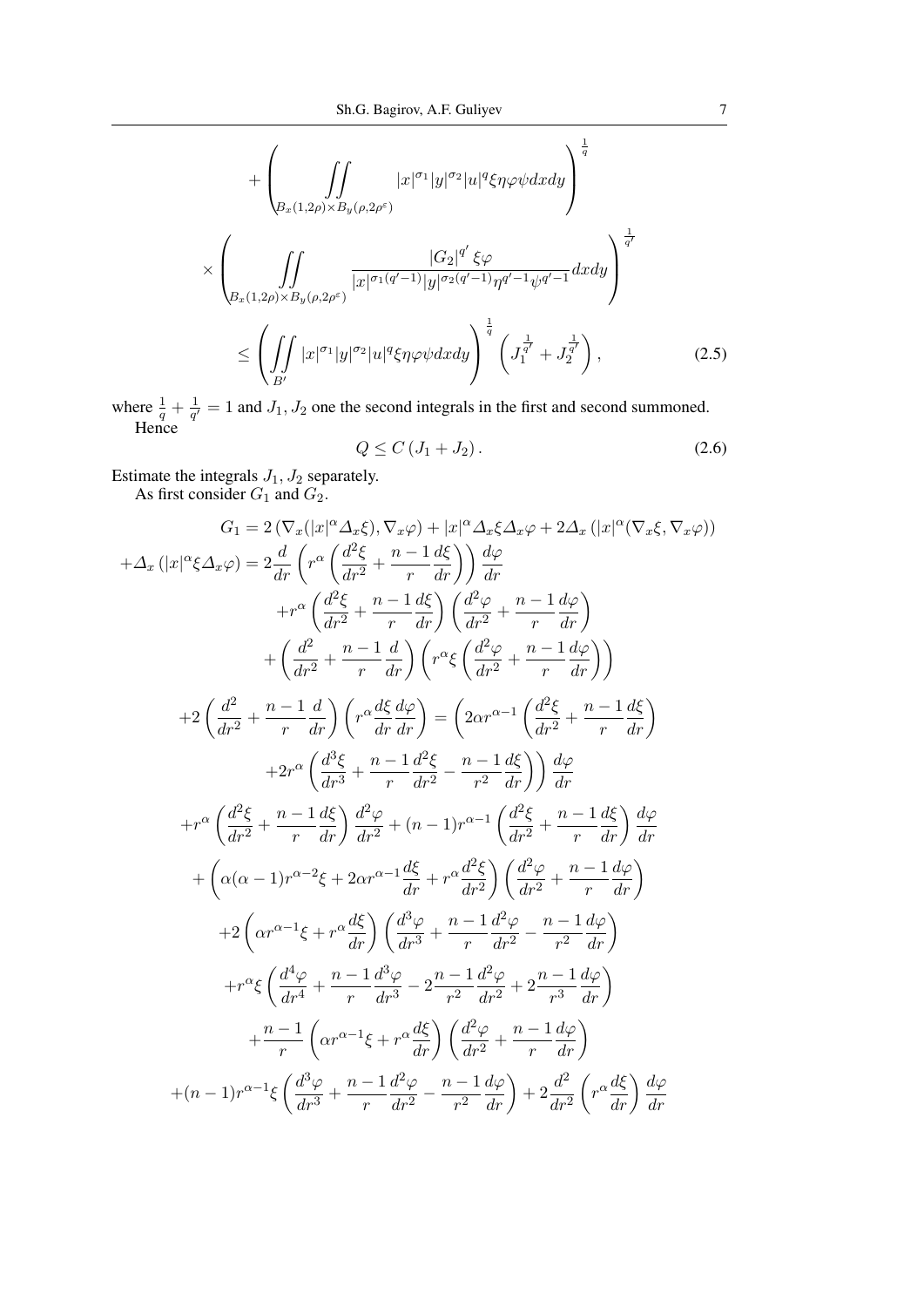$$
+4\frac{d}{dr}\left(\alpha r^{\alpha-1}\frac{d\xi}{dr}+r^{\alpha}\frac{d^2\xi}{dr^2}\right)\frac{d^2\varphi}{dr^2}+2r^{\alpha}\frac{d\xi}{dr}\frac{d^3\varphi}{dr^3}
$$
\n
$$
+2\frac{n-1}{r}\left(\alpha r^{\alpha-1}\frac{d\xi}{dr}+r^{\alpha}\frac{d^2\xi}{dr^2}\right)\frac{d\varphi}{dr}+2(n-1)r^{\alpha-1}\frac{d\xi}{dr}\frac{d^2\varphi}{dr^2}
$$
\n
$$
=\left[2\alpha r^{\alpha-1}\left(\frac{d^2\xi}{dr^2}+\frac{n-1}{r}\frac{d\xi}{dr}\right)+2r^{\alpha}\left(\frac{d^3\xi}{dr^3}+\frac{n-1}{r}\frac{d^2\xi}{dr^2}-\frac{n-1}{r^2}\frac{d\xi}{dr}\right)
$$
\n
$$
+(n-1)r^{\alpha-1}\left(\frac{d^2\xi}{dr^2}+\frac{n-1}{r}\frac{d\xi}{dr}\right)+\left(\alpha(\alpha-1)r^{\alpha-2}\xi+2\alpha r^{\alpha-1}\frac{d\xi}{dr}+r^{\alpha}\frac{d^2\xi}{dr^2}\right)\frac{n-1}{r}
$$
\n
$$
-2\frac{n-1}{r^2}\left(\alpha r^{\alpha-1}\xi+r^{\alpha}\frac{d\xi}{dr}\right)+2(n-1)r^{\alpha-3}\xi+\frac{(n-1)^2}{r^2}\left(\alpha r^{\alpha-1}\xi+r^{\alpha}\frac{d\xi}{dr}\right)
$$
\n
$$
-(n-1)^2r^{\alpha-3}\xi+2\left(\alpha(\alpha-1)r^{\alpha-2}\frac{d\xi}{dr}+2\alpha r^{\alpha-1}\frac{d^2\xi}{dr^2}+r^{\alpha}\frac{d^3\xi}{dr^3}\right)
$$
\n
$$
+2\frac{n-1}{r}\left(\alpha r^{\alpha-1}\frac{d\xi}{dr}+r^{\alpha}\frac{d^2\xi}{dr^2}\right)\frac{d\varphi}{dr}+\left[r^{\alpha}\left(\frac{d^2\xi}{dr^2}+\frac{n-1}{r}\frac{d\xi}{dr}\right)
$$
\n
$$
+(\alpha-1)r^{\alpha-2}\xi+2\alpha r^{\alpha-1}\frac{d\xi}{dr}+r^{\alpha}\frac{d
$$

Since for  $|x| > 1$ 

$$
\left| \frac{d^{i}\xi}{dr^{i}} \right| \le Cr^{-\frac{n+\alpha-4}{2}+\alpha_{-}-i}, i = 0, 1, 2, 3, 4,
$$

then from (2.7) we get

$$
|G_1| \le Cr^{-\frac{n+\alpha-4}{2}+\alpha_{-}+\alpha-4} \sum_{i=1}^4 r^i \left| \frac{d^i \varphi}{dr^i} \right|.
$$
 (2.8)

In a similar way, we get

$$
|G_2| \le Cr^{-\frac{m-4}{2}+\beta_--4} \sum_{i=1}^4 r^i \left| \frac{d^i \psi}{dr^i} \right|.
$$
 (2.9)

Using (2.8),(2.9) and making substitution  $s = \frac{r}{c}$  $\frac{r}{\rho}, \tau = \frac{r}{\rho^3}$ Using (2.8),(2.9) and making substitution  $s = \frac{r}{\rho}, \tau = \frac{r}{\rho^{\epsilon}}, \tilde{\varphi}(s) = \varphi(s\rho), \psi(\tau) = \psi(\tau\rho^{\epsilon})$  for  $J_1, J_2$  we get the following estimaties.

$$
|J_1| \leq \iint\limits_{B_x(\rho, 2\rho) \times B_y(1, 2\rho^\varepsilon)} \frac{|G_1|^{q'} \eta \psi}{|x|^{\sigma_1(q'-1)} |y|^{\sigma_2(q'-1)} \xi^{q'-1} \varphi^{q'-1}} dx dy
$$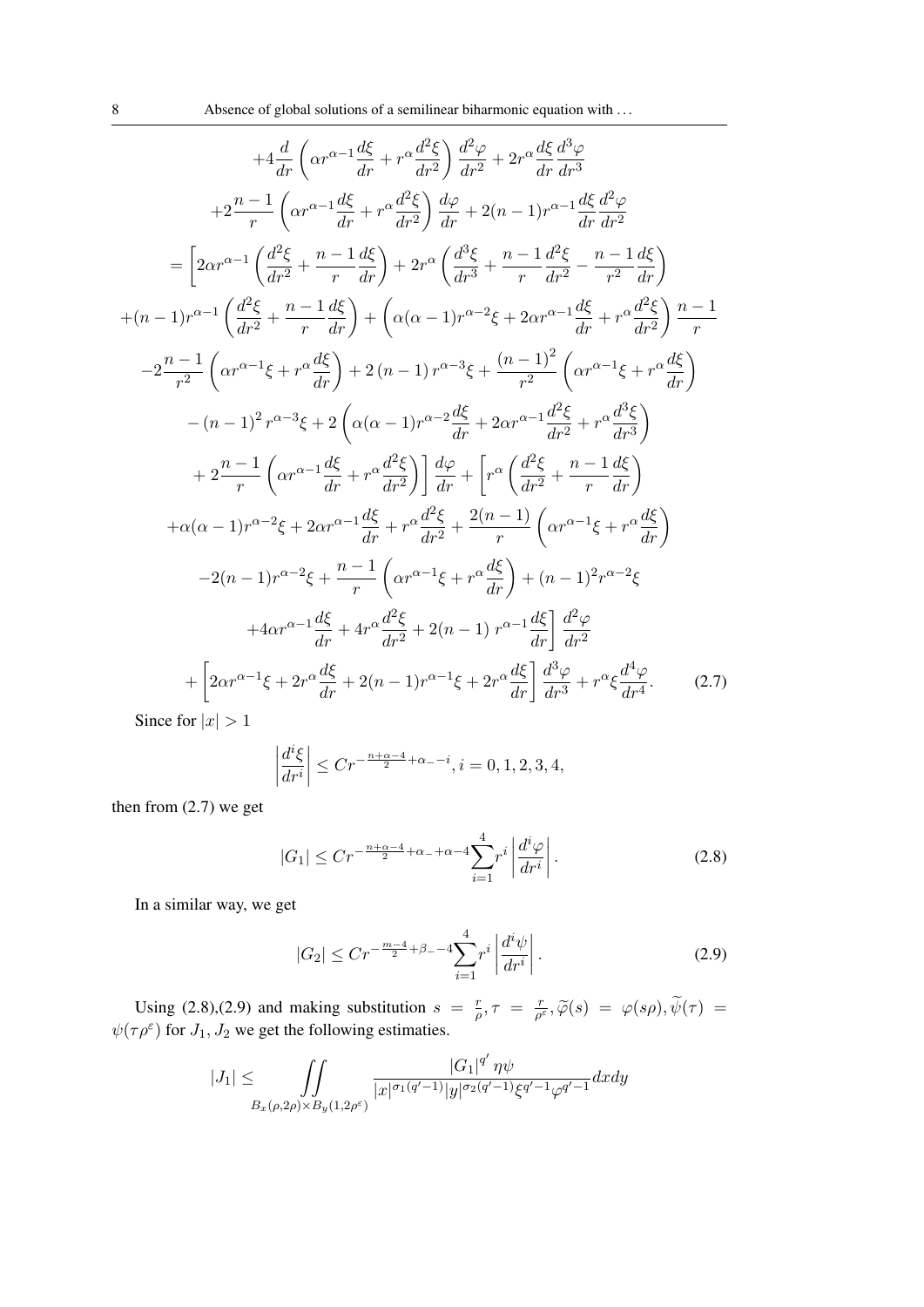$$
\leq \int_{B_{x}(\rho,2\rho)} \frac{|G_{1}|^{q'}}{|x|^{\sigma_{1}(q'-1)}\xi^{q'-1}\varphi^{q'-1}} dx \int_{B_{y}(1,2\rho^{\varepsilon})} \frac{\eta\psi}{|y|^{\sigma_{2}(q'-1)}} dy
$$
\n
$$
\leq C \int_{\rho} \frac{r^{(-\frac{n+\alpha -4}{2}+\alpha -4-\alpha -4)q'}}{r^{\sigma_{1}(q'-1)}r^{(-\frac{n+\alpha -4}{2}+\alpha -1)(q'-1)}\varphi^{q'-1}} dr
$$
\n
$$
\times \int_{1}^{2\rho^{\varepsilon}} \frac{r^{-\frac{m-4}{2}+\beta}r^{m-1}}{r^{\sigma_{2}(q'-1)}} dr \leq c\rho^{(\alpha-4)q'+b} \int_{1}^{2} \frac{s^{(-\frac{n+\alpha -4}{2}+\alpha -1+\alpha -4)}}{s^{\sigma_{1}(q'-1)}s^{(-\frac{n+\alpha -4}{2}+\alpha -1)(q'-1)-n+1}\varphi^{q'-1}} ds
$$
\n
$$
\times \left\{ \frac{r^{a}|_{1}^{2\rho^{\varepsilon}}}{r^{a_{2}(q'-1)}} \frac{if\ a \neq 0}{a=0} \leq C \ \tilde{\mathcal{J}}_{1} \right\} \int_{\rho^{(\alpha-4)q'+b} \ \frac{1}{\rho^{(\alpha-4)q'+b}} \prod_{j=1}^{j=2} \frac{1}{\alpha^{j}} e^{-\alpha} \int_{\rho^{(\alpha-4)q'+b}} \frac{1}{\alpha^{j}} e^{-\alpha} \int_{\rho^{(\alpha-4)q'+b}} \frac{1}{\alpha^{j}} e^{-\alpha} \int_{\rho^{(\alpha-4)q'+b}} \frac{1}{\alpha^{j}} e^{-\alpha} \int_{\rho^{(\alpha-4)q'+b}} \frac{1}{\alpha^{j}} e^{-\alpha} \int_{\rho^{(\alpha-4)q'+b}} \frac{1}{\alpha^{j}} e^{-\alpha} \int_{\rho^{(\alpha-4)q'+b}} \frac{1}{\alpha^{j}} e^{-\alpha} \int_{\rho^{(\alpha-4)q'+b}} \frac{1}{\alpha^{j}} e^{-\alpha} \int_{\rho^{(\alpha-4)q'+b}} \frac{1}{\alpha^{j}} e^{-\alpha} \int_{\rho^{(\alpha-4)q'+b}} \frac{1}{\alpha^{j}} e^{-\alpha} \int_{\rho^{(\alpha-
$$

By  $J_1$ ,  $J_2$  we denote the last integral in the inequalities (2.8),(2.9). It is known that under appriate choice of functions  $\varphi$  and  $\psi$  the integrals  $J_1, J_2$  converge (see [15]).<br>Now we take such  $\varepsilon$  that

$$
-4\varepsilon q' + \varepsilon a + b = (\alpha - 4)q' + b + \varepsilon a.
$$

Hence

$$
-4\varepsilon = (\alpha - 4) \Rightarrow \varepsilon = \frac{4 - \alpha}{4}.
$$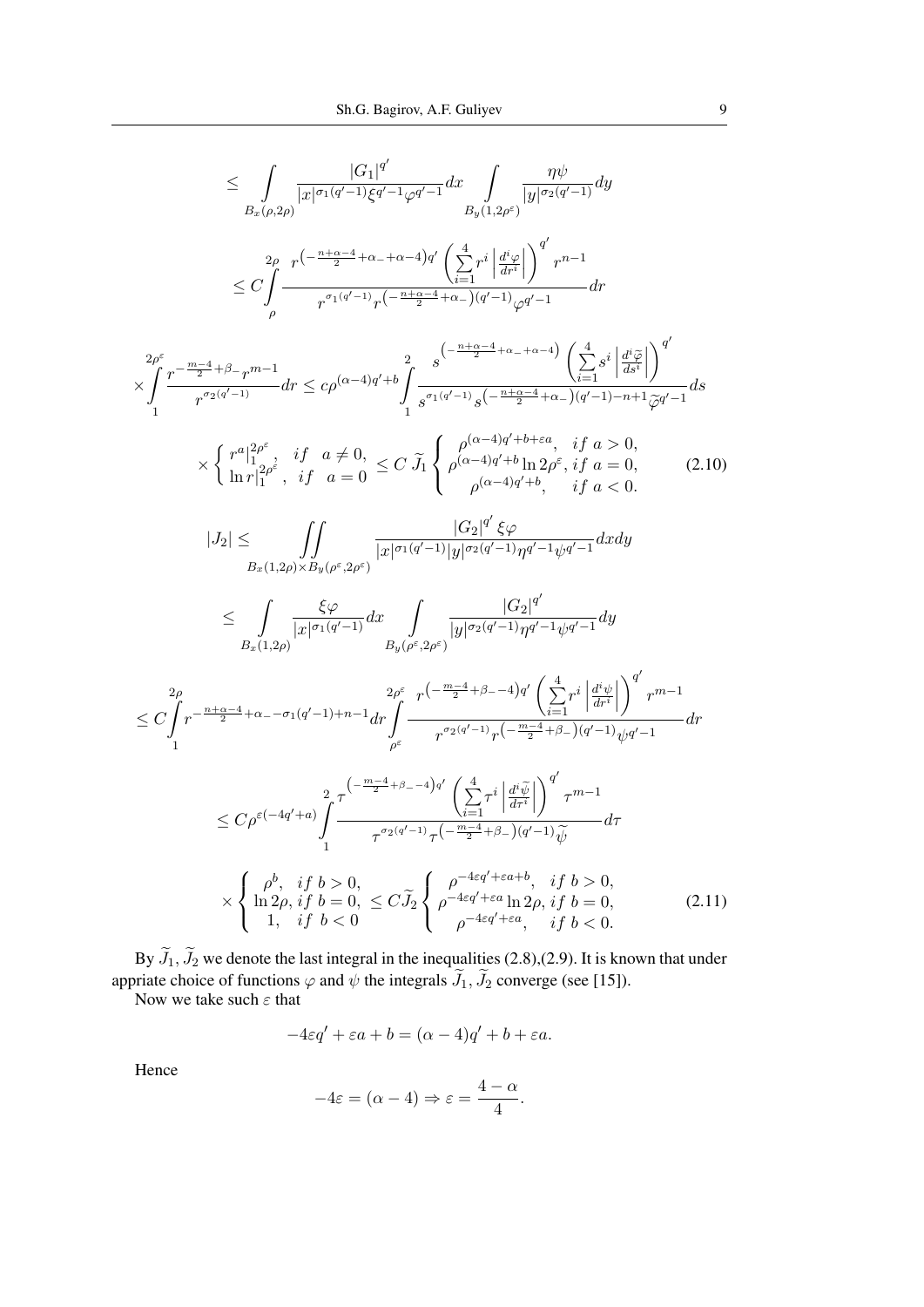Then, taking into account  $(2.10)$ , $(2.11)$  in  $(2.6)$  we get the followings

$$
Q \leq \begin{cases} C\rho^{(\alpha-4)q'+b+\frac{4-\alpha}{4}a} & \text{if} & a > 0, \quad b > 0, \\ C\rho^{(\alpha-4)q'}\ln \rho & \text{if} & a = 0, \quad b = 0, \\ C\rho^{(\alpha-4)q'+\frac{4-\alpha}{4}a}(c_1+c_2\ln \rho) & \text{if} & a > 0, \quad b = 0, \\ C\rho^{(\alpha-4)q'+b} & (c_1+c_2\ln \rho) & \text{if} & a = 0, \quad b > 0, \\ C\rho^{(\alpha-4)q'} & \text{if} & a < 0, \quad b < 0, \\ C\rho^{(\alpha-4)q'}\ln \rho & \text{if} & a = 0, b < 0 \text{ or } a < 0, b = 0, \\ C\rho^{(\alpha-4)q'+\frac{4-\alpha}{4}a} & \text{if} & a > 0, \quad b < 0, \\ C\rho^{(\alpha-4)q'+\frac{4-\alpha}{4}a} & \text{if} & a > 0, \quad b < 0, \\ C\rho^{(\alpha-4)q'+b} & \text{if} & a < 0, \quad b > 0. \end{cases} \tag{2.12}
$$

Let us consider separate cases.

1) Let at first  $a \leq 0, b \leq 0$ . Since  $\alpha - 4 < 0$ , then if follows from (2.12) that when tending of  $\rho \to +\infty, Q \leq 0$ .

So,

$$
\iint\limits_{B'} |x|^{\sigma_1} |y|^{\sigma_2} |u|^q \xi \eta dx dy \le 0.
$$

Hence we get  $u \equiv 0$ . From the inequality  $a \leq 0, b \leq 0$  it follows

$$
\frac{m+4}{2} + \beta_- - \sigma_2(q'-1) \le 0, \ \frac{n-\alpha+4}{2} + \alpha_- - \sigma_1(q'-1) \le 0.
$$

From here

$$
q\leq 1+\frac{\sigma_2}{\frac{m+4}{2}+\beta_-},\;\;q\leq 1+\frac{\sigma_1}{\frac{n-\alpha+4}{2}+\alpha_-}
$$

As a result, we get that if  $\sigma_1, \sigma_2 > 0$  and  $1 < q \le \min\left\{1 + \frac{\sigma_1}{\frac{n-\alpha+4}{2} + \alpha_-}, 1 + \frac{\sigma_2}{\frac{m+4}{2} + \beta_-}\right\}$  $\left.\right\}$ then equation (1.1) has no global solutions.

2) Let  $a > 0, b \le 0$ . This means that

$$
q>1+\frac{\sigma_2}{\frac{m+4}{2}+\beta_-},\;\;q\leq 1+\frac{\sigma_1}{\frac{n-\alpha+4}{2}+\alpha_-}.
$$

From (2.12) we get

$$
Q \le C\rho^{(\alpha-4)q' + \frac{4-\alpha}{4}\left(\frac{m+4}{2} + \beta - \sigma_2(q'-1)\right)} \text{ for } a > 0, b < 0,
$$
 (2.13)

.

$$
Q \le C\rho^{(\alpha-4)q' + \frac{4-\alpha}{4}\left(\frac{m+4}{2} + \beta - \sigma_2(q'-1)\right)} \ln \rho \text{ for } a > 0, b = 0.
$$
 (2.14)

If

$$
(\alpha - 4)q' + \frac{4 - \alpha}{4} \left( \frac{m + 4}{2} + \beta_{-} - \sigma_{2}(q' - 1) \right)
$$
  
=  $\left( \alpha - 4 - \sigma_{2} \frac{4 - \alpha}{4} \right) (q' - 1) + \frac{4 - \alpha}{4} \left( \frac{m + 4}{2} + \beta_{-} - 4 \right) < 0,$ 

i.e.

$$
q < 1 + \frac{4-\alpha+\frac{4-\alpha}{4}\sigma_2}{\frac{4-\alpha}{4}\left(\frac{m+4}{2} + \beta_- - 4\right)} = 1 + \frac{4+\sigma_2}{\frac{m+4}{2} + \beta_- - 4},
$$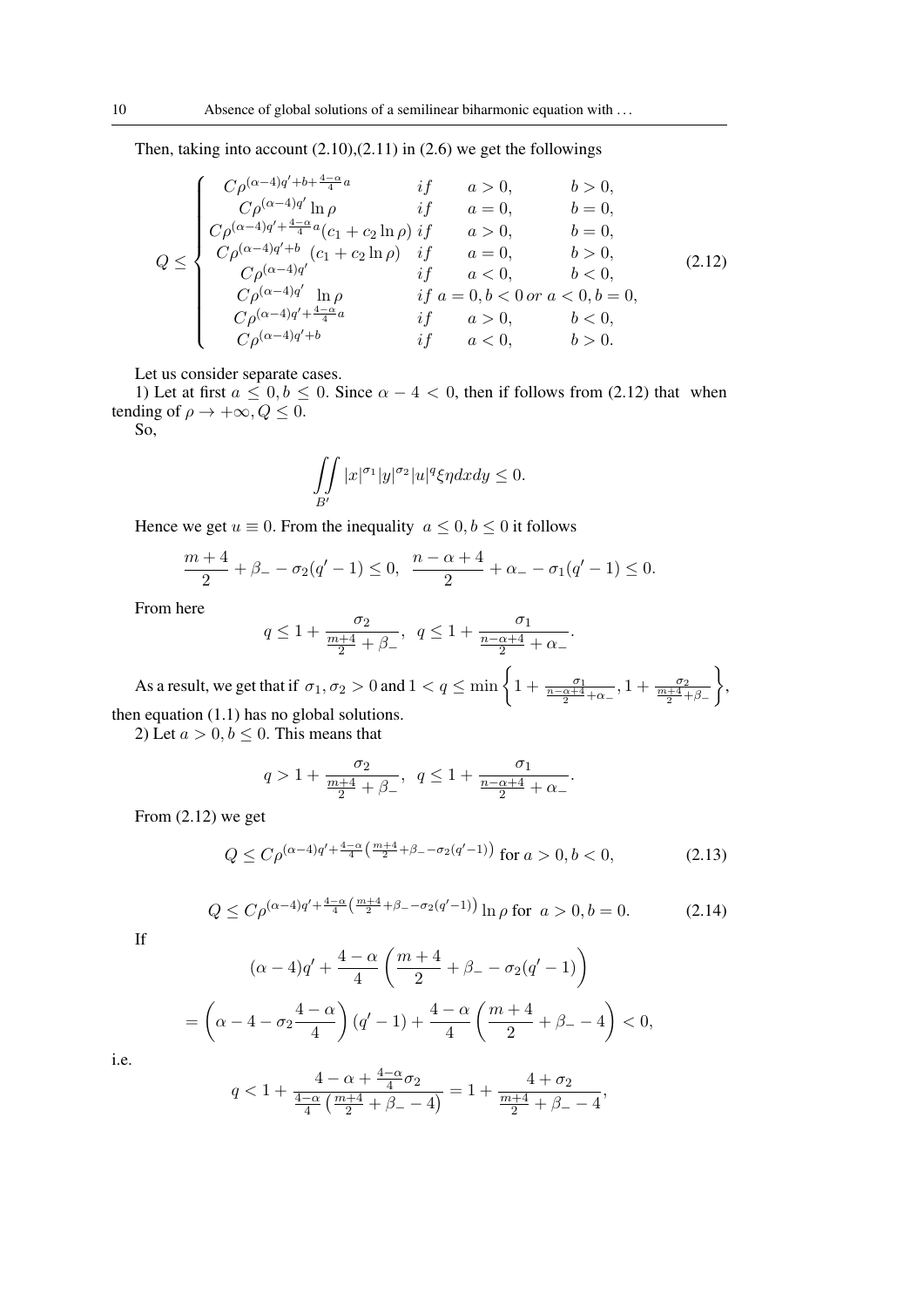then when tendig  $\rho \to +\infty$  from (2.13), (2.14) we get  $Q \le 0$ . Hence, as in the first case we get  $u \equiv 0$ . What if  $q = 1 + \frac{4+\sigma_2}{\frac{m+4}{2}+\beta_--4}$ , then from (2.10),(2.11),(2.12) it follows that  $|J_1| \leq C, |J_2| \leq C$  and  $Q \leq C$ . Tending  $\rho \to +\infty$  from (2.13) we have

$$
\iint\limits_{B'} |x|^{\sigma_1} |y|^{\sigma_2} |u|^q \xi \eta dx dy \le C. \tag{2.15}
$$

From (2.15) and from the property of the integral if follows, that as  $\rho \to +\infty$ 

$$
\iint_{B_x(\rho,2\rho)\times B_y(1,2\rho^{\epsilon})} |x|^{\sigma_1}|y|^{\sigma_2}|u|^q \xi \eta dx dy \to 0,
$$
\n(2.16)

$$
\iint_{B_x(1,2\rho)\times B_y(\rho^\varepsilon,2\rho^\varepsilon)} |x|^{\sigma_1}|y|^{\sigma_2}|u|^q \xi \eta dx dy \to 0.
$$
 (2.17)

From (2.5) we get that

$$
\iiint_{B_x(1,\rho)\times B_y(1,2\rho^{\varepsilon})} |x|^{\sigma_1}|y|^{\sigma_2}|u|^q\xi\eta dxdy \leq \iint_{B_x(1,2\rho)\times B_y(1,2\rho^{\varepsilon})} |x|^{\sigma_1}|y|^{\sigma_2}|u|^q\xi\varphi\eta\psi dxdy
$$
  

$$
\leq \left(\iint_{B_x(\rho,2\rho)\times B_y(1,2\rho^{\varepsilon})} |x|^{\sigma_1}|y|^{\sigma_2}|u|^q\xi\varphi\eta\psi dxdy\right)^{\frac{1}{q}} J_1^{\frac{1}{q'}} \\ + \left(\iint_{B_x(1,2\rho)\times B_y(\rho^{\varepsilon},2\rho^{\varepsilon})} |x|^{\sigma_1}|y|^{\sigma_2}|u|^q\xi\varphi\eta\psi dxdy\right)^{\frac{1}{q}} J_2^{\frac{1}{q'}} \\ \leq C \left(\iint_{B_x(\rho,2\rho)\times B_y(1,2\rho^{\varepsilon})} |x|^{\sigma_1}|y|^{\sigma_2}|u|^q\xi\eta dxdy\right)^{\frac{1}{q}} \\ + C \left(\iint_{B_x(1,2\rho)\times B_y(\rho^{\varepsilon},2\rho^{\varepsilon})} |x|^{\sigma_1}|y|^{\sigma_2}|u|^q\xi\eta dxdy\right)^{\frac{1}{q}}.
$$

Hence, by virtue of (2.16),(2.17) tending  $\rho \rightarrow +\infty$  we get

$$
\iint\limits_{B'} |x|^{\sigma_1} |y|^{\sigma_2} |u|^q \xi \eta dx dy \le 0.
$$

This means that in this case too  $u \equiv 0$ . As a result, we got that if  $\sigma_1 > 0, \sigma_2 > -4$ ,  $q > \max\left\{1, 1 + \frac{\sigma_2}{\frac{m+4}{2} + \beta_-}\right\}$ },  $q < \left\{1 + \frac{\sigma_1}{\frac{n-\alpha+4}{2} + \alpha_-}\right\}$  $\Big\}$ ,  $q \leq \left\{1 + \frac{\sigma_2 + 4}{\frac{m+4}{2} + \beta - 4}\right\}$  $\Big\}$  and  $q >$  $\max\left\{1, 1 + \frac{\sigma_2}{\frac{m+4}{2} + \beta_-}\right\}$  $\left.\right\}$ ,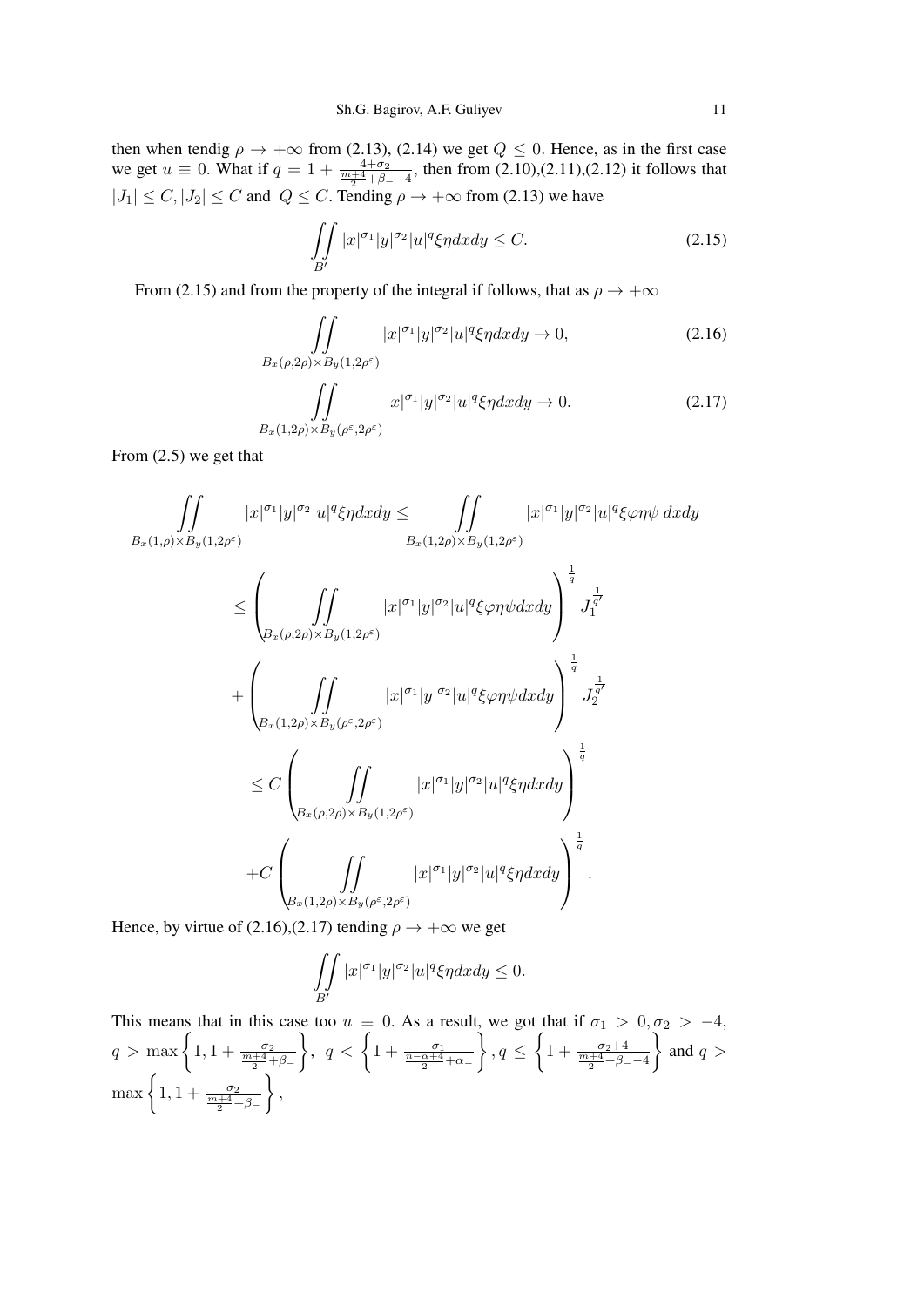$q = \left\{1 + \frac{\sigma_1}{\frac{n-\alpha+4}{2}+\alpha-1}\right\}$  $\Big\}, q < \Big\{1 + \frac{\sigma_2 + 4}{\frac{m+4}{2} + \beta - -4}$  $\}$  the equation (1.1) has no trivial global solutions.

3) Let  $a \leq 0, b > 0$ . This means that

$$
q \leq 1 + \frac{\sigma_2}{\frac{m+4}{2} + \beta_-}, \ \ q > 1 + \frac{\sigma_1}{\frac{n-\alpha+4}{2} + \alpha_-}.
$$

From (2.12) we get

$$
Q \le C \rho^{(\alpha - 4)q' + b} \text{ for } a < 0, b > 0,
$$
\n(2.18)

$$
Q \le C\rho^{(\alpha - 4)q' + b} \ln \rho \text{ for } a = 0, b > 0. \tag{2.19}
$$

If

$$
(\alpha - 4)q' + b = (\alpha - 4)(q' - 1) + \alpha - 4 +
$$
  
+ 
$$
\frac{n - \alpha + 4}{2} + \alpha - \sigma_1(q' - 1) < 0,
$$

i.e.

$$
q<1+\frac{\sigma_1+4-\alpha}{\frac{n-\alpha+4}{2}+\alpha_-+\alpha-4},
$$

then tendig  $\rho \to +\infty$  from (2.18), (2.19) we get,  $Q \le 0$  and respectiely  $u \equiv 0$ .

Similar in the case 2) we can show that for  $a < 0, b > 0$  and in the case  $q = 1 +$  $\frac{\sigma_1+4-\alpha}{\frac{n-\alpha+4}{2}+\alpha_-\alpha-4}$  too  $u\equiv 0$ .

As a result we get that if  $\sigma_2 > 0$ ,  $\sigma_1 + 4 - \alpha > 0$ ,  $q > \max\left\{1, 1 + \frac{\sigma_1}{\frac{n - \alpha + 4}{2} + \alpha - \alpha}\right\}$  $\Big\}$ , then at  $q < 1+\frac{\sigma_2}{\frac{m+4}{2}+\beta_-}$ ,  $q \leq 1+\frac{\sigma_1+4-\alpha}{\frac{n-\alpha+4}{2}+\alpha_--+\alpha-4}$  or  $q=1+\frac{\sigma_2}{\frac{m+4}{2}+\beta_-}$ ,  $q < 1+\frac{\sigma_1+4-\alpha}{\frac{n-\alpha+4}{2}+\alpha_--+\alpha-4}$ equation (1.1) has no non-trivial global solutions.

4) Let now  $a > 0, b > 0$ . This means that

$$
q>1+\frac{\sigma_1}{\frac{n-\alpha+4}{2}+\alpha_-},\ \ q>1+\frac{\sigma_2}{\frac{m+4}{2}+\beta_-}.
$$

In this case if

$$
(\alpha - 4)q' + b + \frac{4 - \alpha}{4}a = (\alpha - 4)(q' - 1) + \alpha - 4
$$
  
+ 
$$
\frac{n - \alpha + 4}{2} + \alpha - \sigma_1(q' - 1) + \frac{4 - \alpha}{4} \left(\frac{m + 4}{2} + \beta - \sigma_2(q' - 1)\right)
$$
  
= 
$$
-\left(4 - \alpha + \sigma_1 + \frac{4 - \alpha}{4}\sigma_2\right)(q' - 1) + \alpha - 4
$$
  
+ 
$$
\frac{n - \alpha + 4}{2} + \alpha - 4 + \frac{4 - \alpha}{4} \left(\frac{m + 4}{2} + \beta - \right) < 0,
$$
 (2.20)

then tending  $\rho \rightarrow +\infty$  from (2.12) we get  $Q \leq 0$ . Hence as carlier it follows that  $u \equiv 0$ . But if  $(\alpha - 4)q' + b + \frac{4-a}{2}$  $\frac{-\alpha}{2}a = 0$ , from (2.10),(2.11),(2.12) it follows that  $|J_1| \le$  $C, |J_2| \leq C, Q \leq C$ . As in the case 2) from (2.5) we get that in this case also  $Q \leq 0$  and respectively  $u \equiv 0$ .

We can write inequality (2.20) in the following form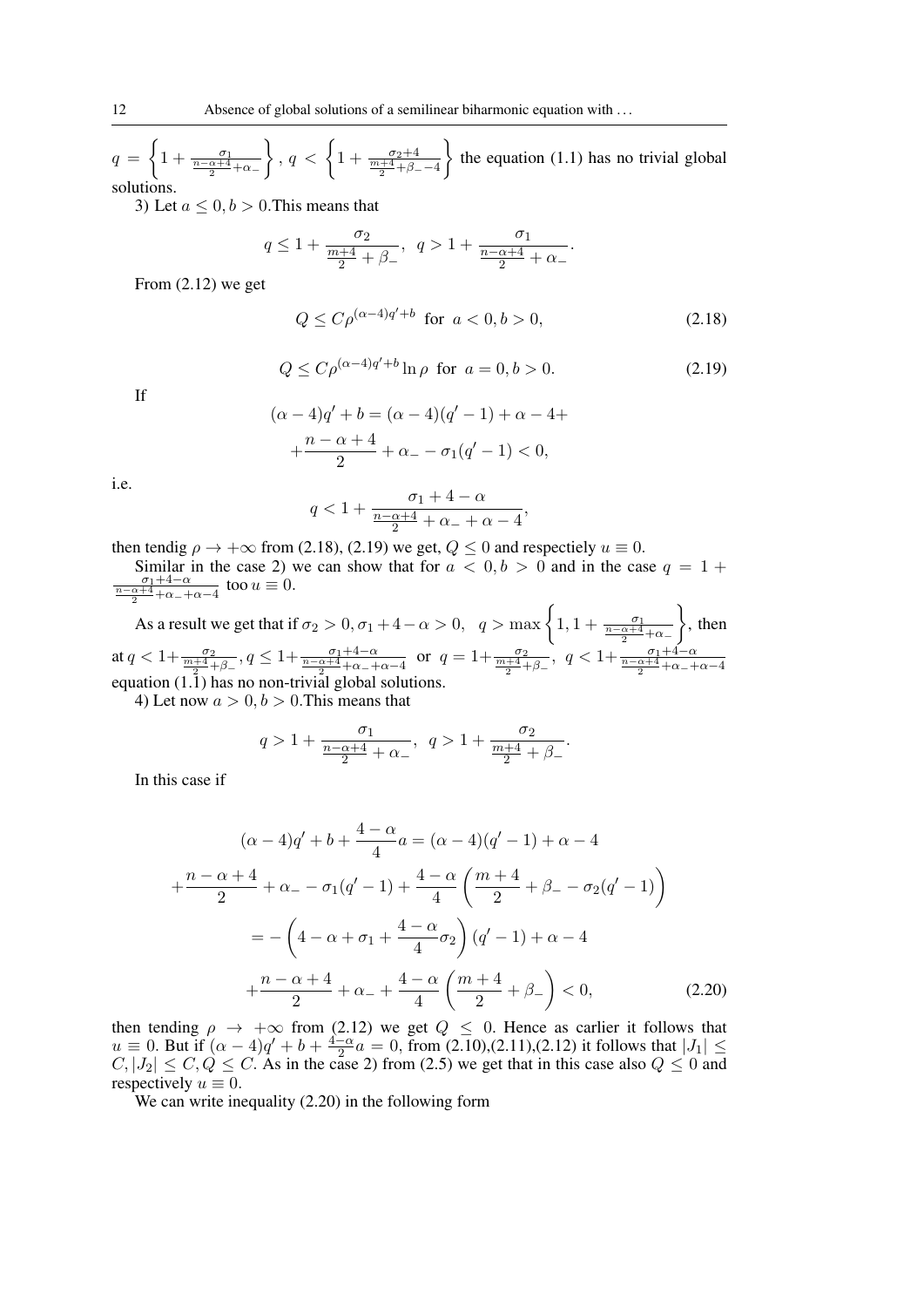$$
q < 1 + \frac{4 - \alpha + \sigma_1 + \frac{4 - \alpha}{4}\sigma_2}{\alpha - 4 + \frac{n - \alpha + 4}{2} + \alpha_- + \frac{4 - \alpha}{4}\left(\frac{m + 4}{2} + \beta_-\right)}.
$$

As a result, we get that if  $4 - \alpha + \sigma_1 + \frac{4-\alpha}{4}$  $\frac{-\alpha}{4}\sigma_2 > 0,$ 

$$
\max\left\{1+\frac{\sigma_1}{\frac{n-\alpha+4}{2}+\alpha_{-}}, 1+\frac{\sigma_2}{\frac{m+4}{2}+\beta_{-}}\right\}
$$
  

$$
< q \leq 1+\frac{4-\alpha+\sigma_1+\frac{4-\alpha}{4}\sigma_2}{\alpha-4+\frac{n-\alpha+4}{2}+\alpha_{-}+\frac{4-\alpha}{4}\left(\frac{m+4}{2}+\beta_{-}\right)},
$$

then equation (1.1) has no non-trivial global solutions. This completly prines the theorem.

## References

- 1. Bagyrov Sh. G.: Absence of positive solutions of a second-order semilinear parabolic equation with time-periodic coefficients, Translation of *Differ. Uravn.* 50(4), 551-555 (2014). Differ. Equ. 50 (4), 548-553 (2014).
- 2. Bagirov Sh.H., Aliyev M.J.: On absence of solutions of a semi-linear elliptic equation with biharmonic operator in the exterior of a ball, *Trans. Natl. Acad. Sci. Azerb. Ser. Phys.- Tech. Math. Sci. Mathematics* 36 (4), 63-69 (2016).
- 3. Bagyrov Sh.G., Nonexistence of solutions of a semilinear biharmonic equation with singular potential, *Math. Notes* 103(1), 23-32 (2018).
- 4. Bagirov Sh. G., Guliyev K.A.: Non-existence of global solution of a semi-linear parabolic equation with a singular potential, *Trans. Natl. Acad. Sci. Azerb. Ser. Phys.- Tech. Math. Sci. Mathematics,* 40(1), 79-87 (2020).
- 5. Bidaut-Veron M.F., Pohozaev S.: Nonexistence results and estimates for some nonlinear elliptic problems, *J. Anal. Math.* 84, 1-49 (2001).
- 6. Brezis H., Dupaigne Z., Tesei A.: On a semilinear elliptic equation with inverse-square potential, Selecta Math. (N. S.) 11(1), 1-7 (2005).
- 7. Carriao P.C., Demarque R., Miyagaki O.H.: Nonlinear biharmonic problems with singular potentials, *Commun. Pure Appl. Anal.* 13(6), 2141-2154 (2014).
- 8. Ghergu M., Taliaferro S.D.: Nonexistence of positive supersolutions of nonlinear biharmonic equations without the maximum principle, *Comm. Partial Differential Equations* 40 (6), 1029-1069 (2015).
- 9. Gidas B., Spruck J., Global and local behavior of positive solutions of linear elliptic equations, *Comm. Pure Appl. Math.* 34(4), 525-598 (1981).
- 10. Kon'kov A.A.: On the behavior at infinity of the solutions of a class of second-order nonlinear equations, (Russian) *Mat. Zametki* 60(1), 30-39 (1996); translation in *Math. Notes* 60 (1-2), 22-28 (1996).
- 11. Kon'kov A.A.: On solutions of quasilinear elliptic inequalities containing terms with lower-order derivatives, *Nonlinear Anal.* 90, 121-134 (2013).
- 12. Kon'kov A.A.: On properties of solutions of quasilinear second-order elliptic inequalities, *Nonlinear Anal.* 123-124, 89-114 (2015).
- 13. Laptev G.G.: On the absence of solutions for a class of singular semilinear differential inequalities, (Russian) *Tr. Mat. Inst. Steklova* Funkts. Prostran., Garmon. Anal., Differ. Uravn. 232, 223-235 (2001); translation in *Proc. Steklov Inst. Math.* 232, 216-228 (2001).
- 14. Mamedov F.: A Poincare's inequality with non-uniformly dergenerating gradient, *Monatshefte fur Mathematik*, 194(1), 151-165 (2021).